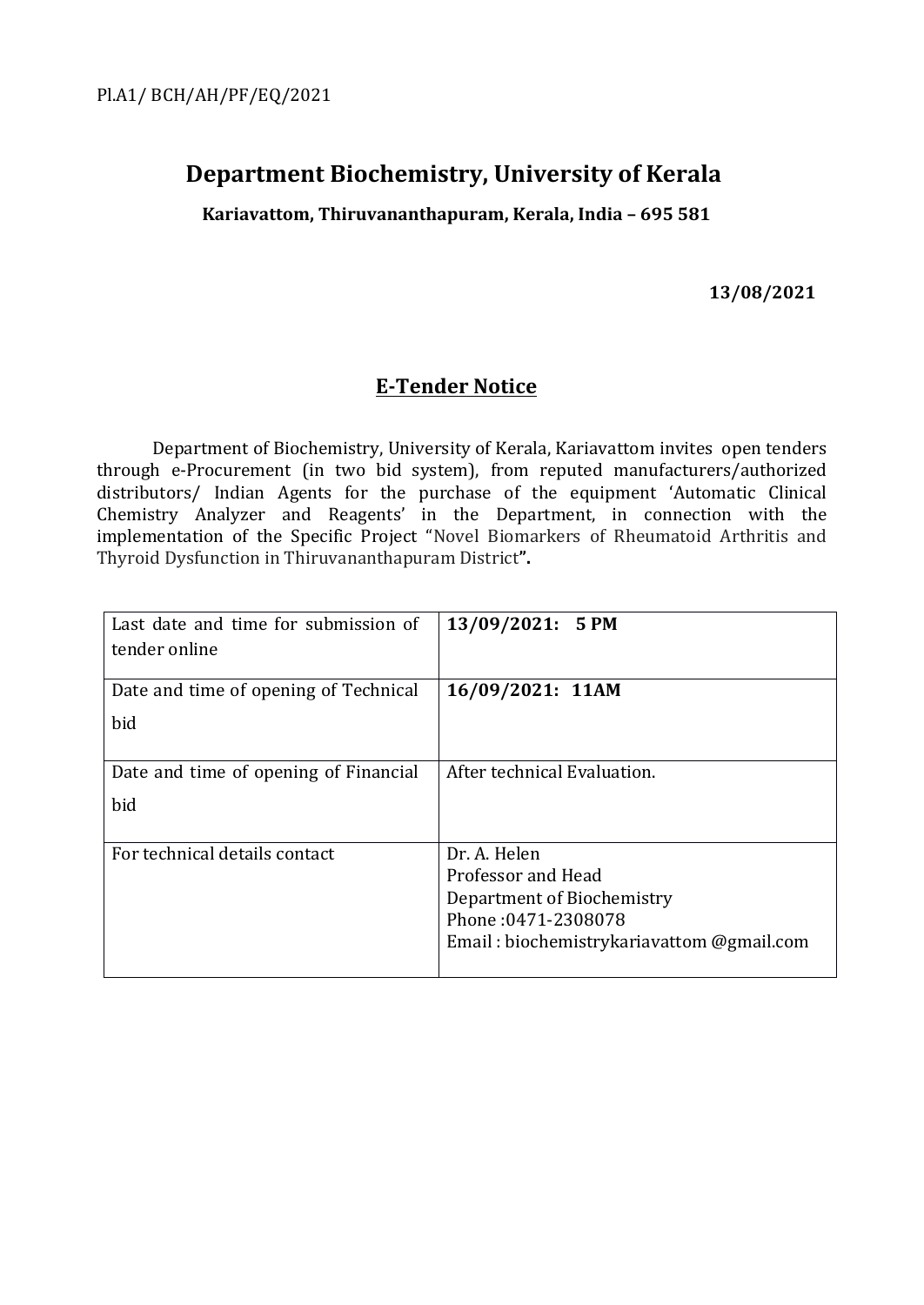## **TECHNICAL SPECIFICATIONS**

| N <sub>o</sub> | Items                                                           | <b>Technical Specifications</b>                                                                                                                                                                                                                                                                                                                                                                                                                                                                                                                                                                                                                                                                                                                                                                                                                                                                                                                                                                                                                                                                                                                                                                                                                                                                                                                                                                                                                                              |
|----------------|-----------------------------------------------------------------|------------------------------------------------------------------------------------------------------------------------------------------------------------------------------------------------------------------------------------------------------------------------------------------------------------------------------------------------------------------------------------------------------------------------------------------------------------------------------------------------------------------------------------------------------------------------------------------------------------------------------------------------------------------------------------------------------------------------------------------------------------------------------------------------------------------------------------------------------------------------------------------------------------------------------------------------------------------------------------------------------------------------------------------------------------------------------------------------------------------------------------------------------------------------------------------------------------------------------------------------------------------------------------------------------------------------------------------------------------------------------------------------------------------------------------------------------------------------------|
| $\mathbf{1}$   | <b>Automatic Clinical</b><br>Chemistry Analyzer and<br>Reagents | Type of instrument: Spectrophotometry<br>$\bullet$<br>based fully automated and random access<br>for routine chemistry<br>provide Endpoint, Kinetic and Fixed Time<br>assays<br>The throughput of 180-400 tests per hour<br>without ISE<br>The minimum sample capacity should be<br>40-45 positions<br>Preferential treatment for STAT samples.<br>Reusable and durable reaction cuvette<br>Minimum reaction volume requirement<br>: $100 \mu$ l- $120 \mu$ l<br>Real time monitoring of reaction curve and<br>$\bullet$<br>calibration curve.<br>Detailed profile for sampling and<br>compatible to LIS and HIS<br>Able to perform automated serial dilutions<br>for calibrators<br>Able to perform calculated tests<br>Auto rerun with pre-set conditions<br>$\bullet$<br>12 wavelengths range of 340 to 800nm<br>with grating photometer<br>Automatic detergent dilution<br>The system with on board refrigeration<br>with peltiers, switch control for<br>measurement unit and refrigeration unit<br>for lamp power saving<br>In- built quality control programme<br>including Levy Jennings graph and<br>Westgard multi rules<br>40-45 reagent storage positions in R1 and<br>$\bullet$<br>R2 together.<br>Storage and memory for patient results in<br>unlimited numbers<br>Compact and convenient bench top model<br>for easy installation and maintenance<br>Multifunction reagent/sample polished<br>probe with liquid level detection and<br>collision protection. |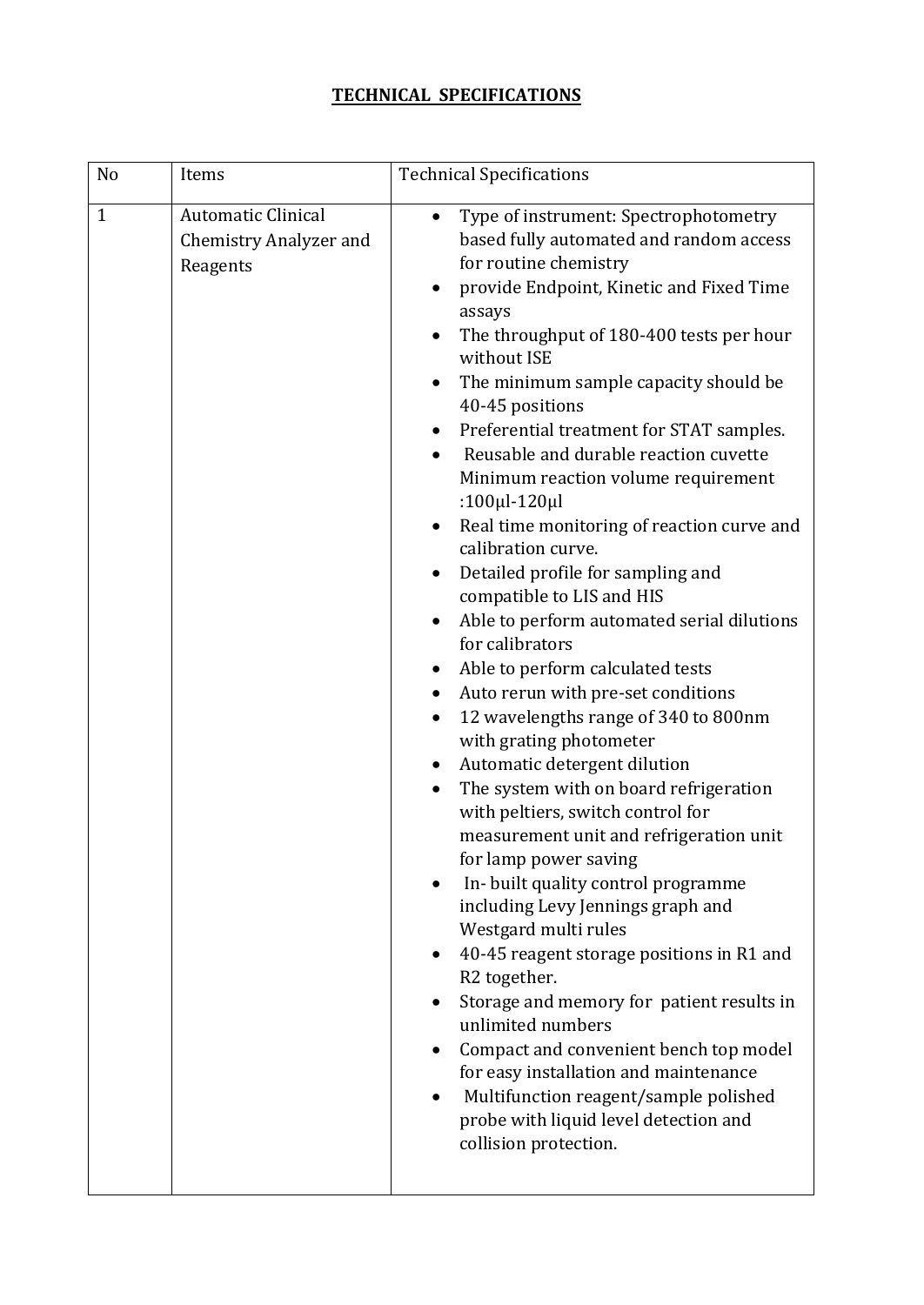|  | Independent Teflon coated stirrer with<br>$\bullet$ |
|--|-----------------------------------------------------|
|  | triple speed mixing facility and or mixer           |
|  | probe                                               |
|  | Minimum sample volume of $0.5-2\mu L$<br>$\bullet$  |
|  | Pre and Post sample dilution facility<br>$\bullet$  |
|  | Auto-dilution facility and automated<br>$\bullet$   |
|  | calibrator serial dilutions                         |
|  | Able to perform biochemistry and<br>$\bullet$       |
|  | immunochemistry parameters (HbA1c,                  |
|  | ASO, CRP, RF, C3, C4)                               |
|  | Water consumption 4-9L/hour<br>$\bullet$            |
|  | On board hemolysis function for HbA1c<br>$\bullet$  |
|  | Presence of degassing facility.<br>$\bullet$        |
|  | Auto rerun facility mandatory<br>$\bullet$          |
|  | On board laundry facility<br>$\bullet$              |
|  | Installation and commissioning of the<br>$\bullet$  |
|  | analyser should be done by the supplier.            |
|  | <b>Warranty 3 years</b><br>$\bullet$                |
|  |                                                     |

#### **Terms and Conditions**

- **1.** Every tenderer should submit Tender fee of **Rs. 2,500/-.**
- **2.** Every tenderer should submit Earnest Money Deposit (EMD) of **Rs.10,000/-.**
- **3.** Quantities can be increased or decreased by purchaser and bidder has to supply deviated quantities at the rates prescribed and approved by the purchaser in the tender document. Purchase of optional items will be finalized at the time of financial evaluation. However, the bidder must quote the optional items. The bidder should quote all items; partial quote will not be accepted.
- **4. Original Equipment Manufacturer (OEM) Certificate/ Undertaking:** If the bidder is not an OEM, Certificate of authorized dealership/ distributorship from the OEM for technical support to the bidder and supply of spares shall be furnished.
- **5.** Incomplete & conditional tenders and tenders received after the due date will be summarily rejected without assigning any reasons thereof.
- **6.** Commercial bids of short–listed vendors will only be opened. Please note that the Vendor(s) who do not qualify in the technical bid will not be considered for commercial bid.
- **7.** The bidder must not sub-contract the work to other providers.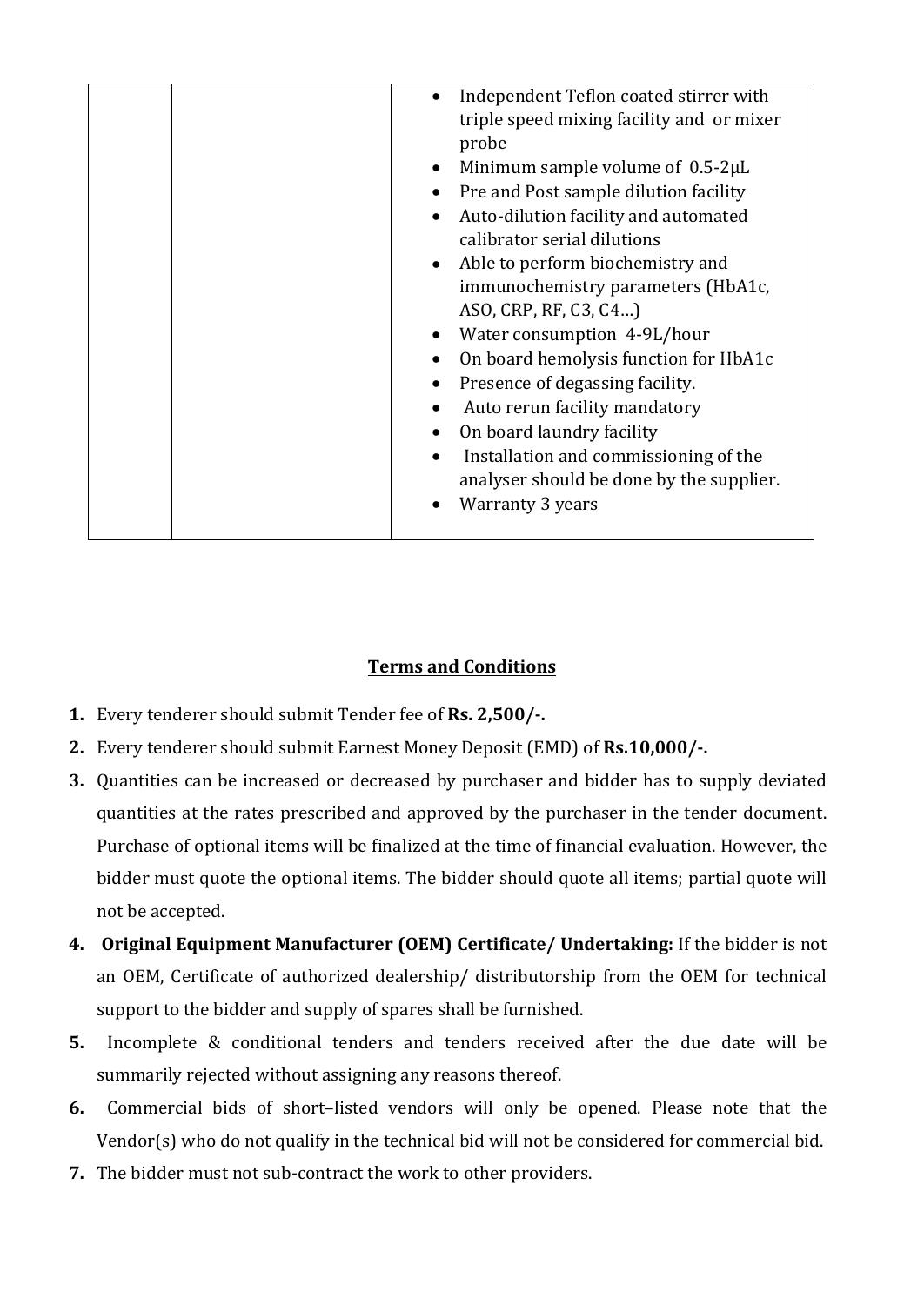- **8.** The prices quoted must be on **"all-inclusive till destination"** basis. The prices quoted should be inclusive of all Taxes, Insurance, Freight, Packing & Forwarding Charges, Handling, Delivery Charges, installation charges etc.
- **9. Payment terms:** Payment against delivery and successful installation of the equipment in the department.
- **10.** The configuration given is the minimum configuration that is/are required. Vendors may choose to supply higher/better/ enhanced systems/peripherals, but their financial quotes shall be treated as if they have been offered for the specified configuration only.
- **11.** The Bidder shall bear all the costs associated with the preparation of the documents, submission of its bid and we will in no case be responsible or liable for these costs, regardless of the conduct or outcome of the bidding process.
- **12.**The bid shall be typed and shall be signed by the bidder or a person duly authorized to bind the bidder to the contract.
- **13.**The bid shall contain no interlineations, erasures or overwriting except as necessary to correct errors made by the Bidder. In such case the person or persons signing the bid shall initial such corrections.
- **14.**The bidder is expected to examine all instructions, forms, terms, condition, and technical specifications in the tender Documents. Failure to furnish all information required by the tender Documents or submission of a bid not substantially responsive may result in the rejection of its bid.
- **15.**The bidders shall give undertaking that all the Components used in the equipment shall be original make as per the technical specifications submitted and the hardware/software shall be supplied with the authorized license certificates, if found contrary the supplier shall replace the component/equipment with original one at their own cost.
- **16.**Validity of tender: Tender submitted shall remain valid at least for 90 days from the date of opening the tender. Validity beyond three months from the date of opening of the tender shall be by mutual consent.
- **17.**Delivery and installation: Proposed delivery schedule should be mentioned clearly. **Delivery and installation should be made at Department of Biochemistry, University of Kerala, Kariavattom Campus Trivandrum - 695581, without any extra cost. Complete installation, testing and demonstration of the system and day to-day maintenance are to be provided at site.** The Supply and installation of items must be made within four weeks from the date of issue of supply order. Delay in supply will lead to penalty @1% of the value of tender for every week of delay or part thereof. (i.e. exceeding